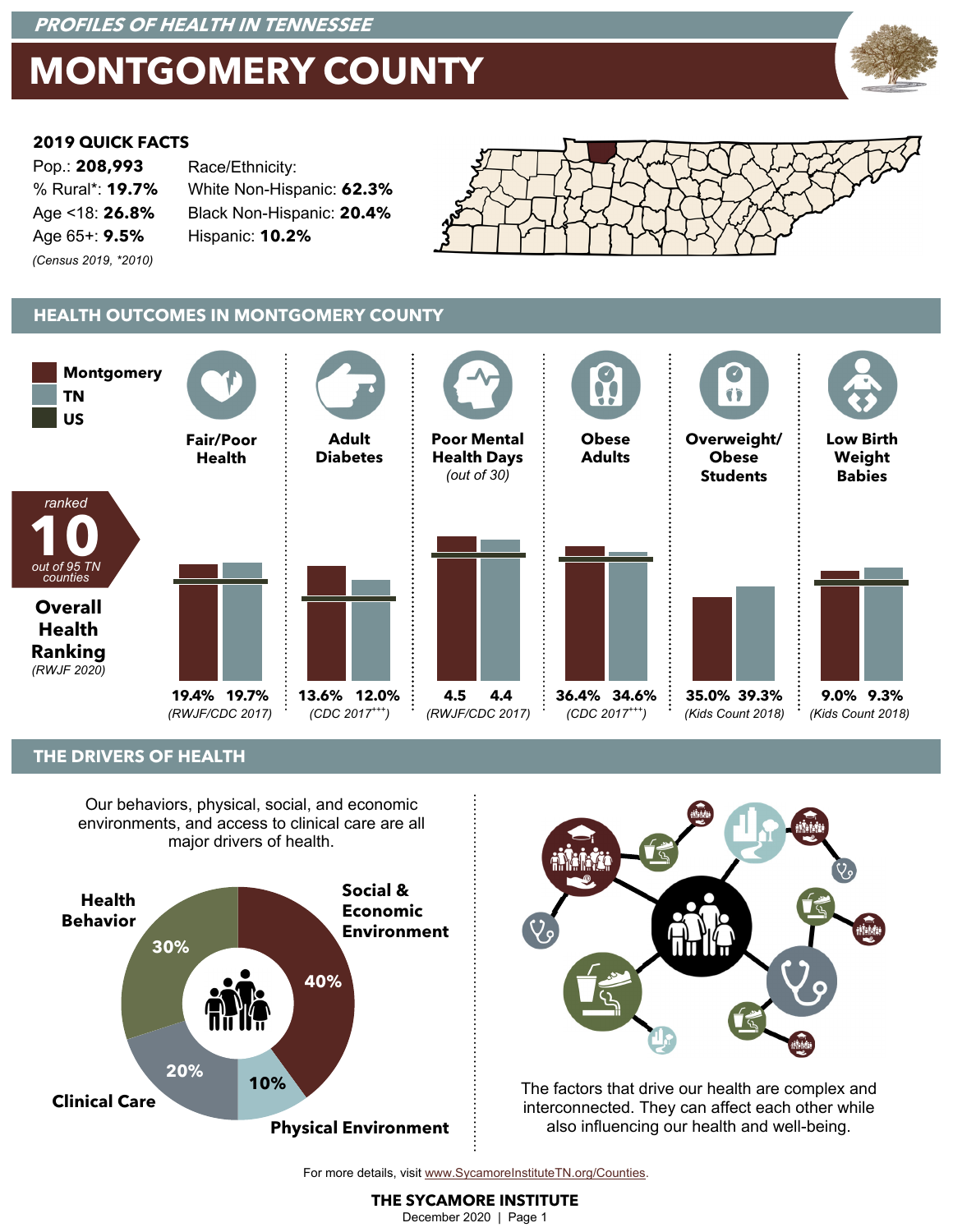# **MONTGOMERY COUNTY EXAMPLES OF THE DRIVERS OF HEALTH**



For more details, visit www.SycamoreInstituteTN.org/Counties.

**THE SYCAMORE INSTITUTE**  December 2020 | Page 2